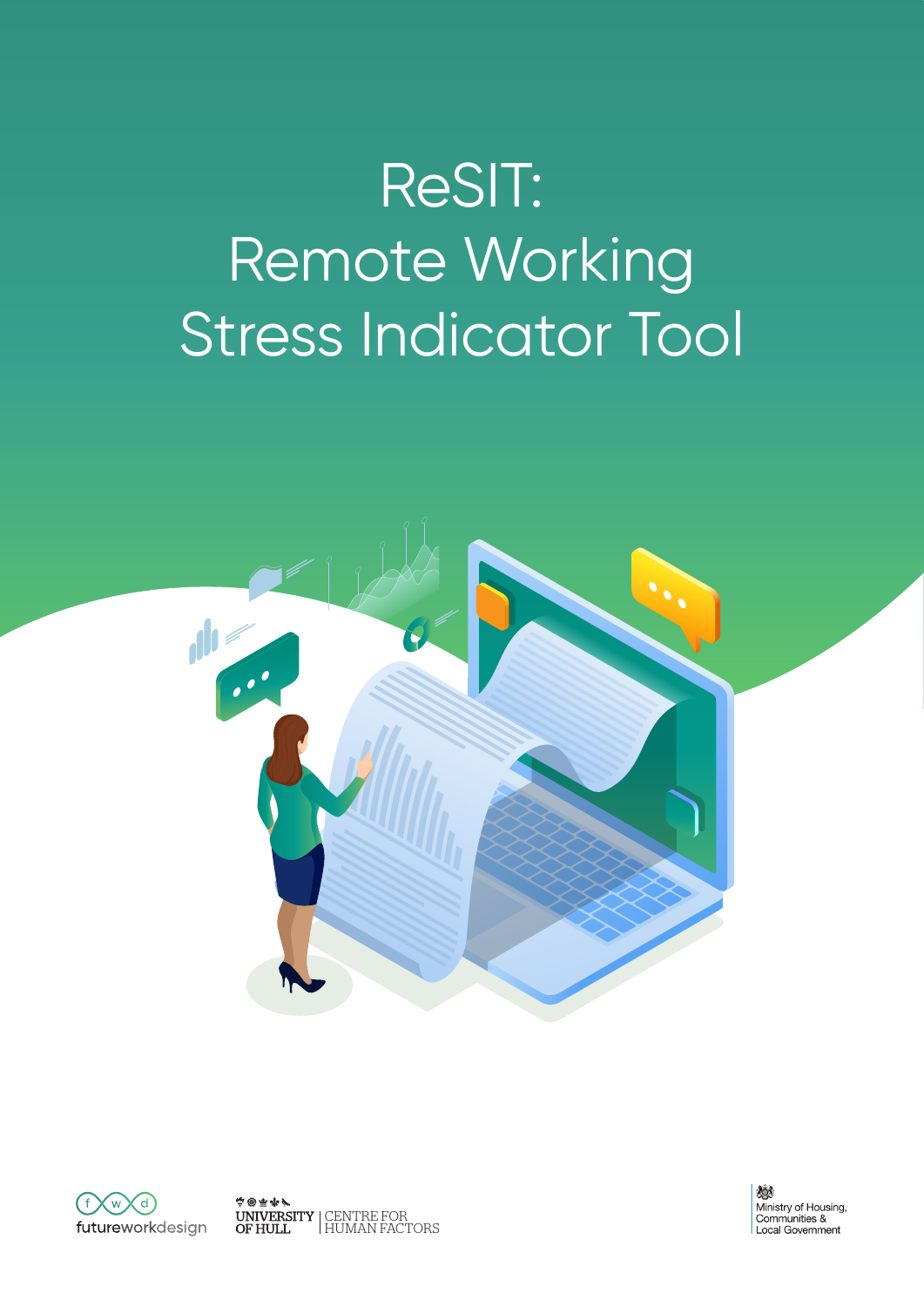## **Section A**

The following questionnaire asks about you and your working conditions. This information will inform and guide future work improvements and help to monitor any effects.

**Tick Here**

| a. Thinking about my                                      | I live alone                                           |  |  |
|-----------------------------------------------------------|--------------------------------------------------------|--|--|
| home circumstances<br>(Please tick all that apply)        | I live with a partner / spouse                         |  |  |
|                                                           | I live with preschool or primary aged child/ren        |  |  |
|                                                           | I live with secondary school aged child/ren            |  |  |
|                                                           | I live with adult children                             |  |  |
|                                                           | I have caring responsibilities                         |  |  |
|                                                           | I live with other adult family members                 |  |  |
|                                                           | I live with other adults who are not family<br>members |  |  |
|                                                           | Other                                                  |  |  |
| b. My current working                                     | Full time                                              |  |  |
| pattern is                                                | Part time                                              |  |  |
|                                                           | Other                                                  |  |  |
| c. What proportion of                                     | Not at all                                             |  |  |
| your working time do<br>you currently work                | Less than 20%                                          |  |  |
| from home?                                                | $20 - 40%$                                             |  |  |
|                                                           | $41 - 60%$                                             |  |  |
|                                                           | $61 - 80%$                                             |  |  |
|                                                           | 81-100%                                                |  |  |
| d. When working                                           | Office                                                 |  |  |
| away from the<br>home environment,                        | Worksite-based other than office                       |  |  |
| what other types                                          | In the community                                       |  |  |
| of workplaces are<br>a regular part of                    | None - I only work from home                           |  |  |
| your current working<br>pattern?<br>(Tick all that apply) | Other                                                  |  |  |

Future Work Design | 2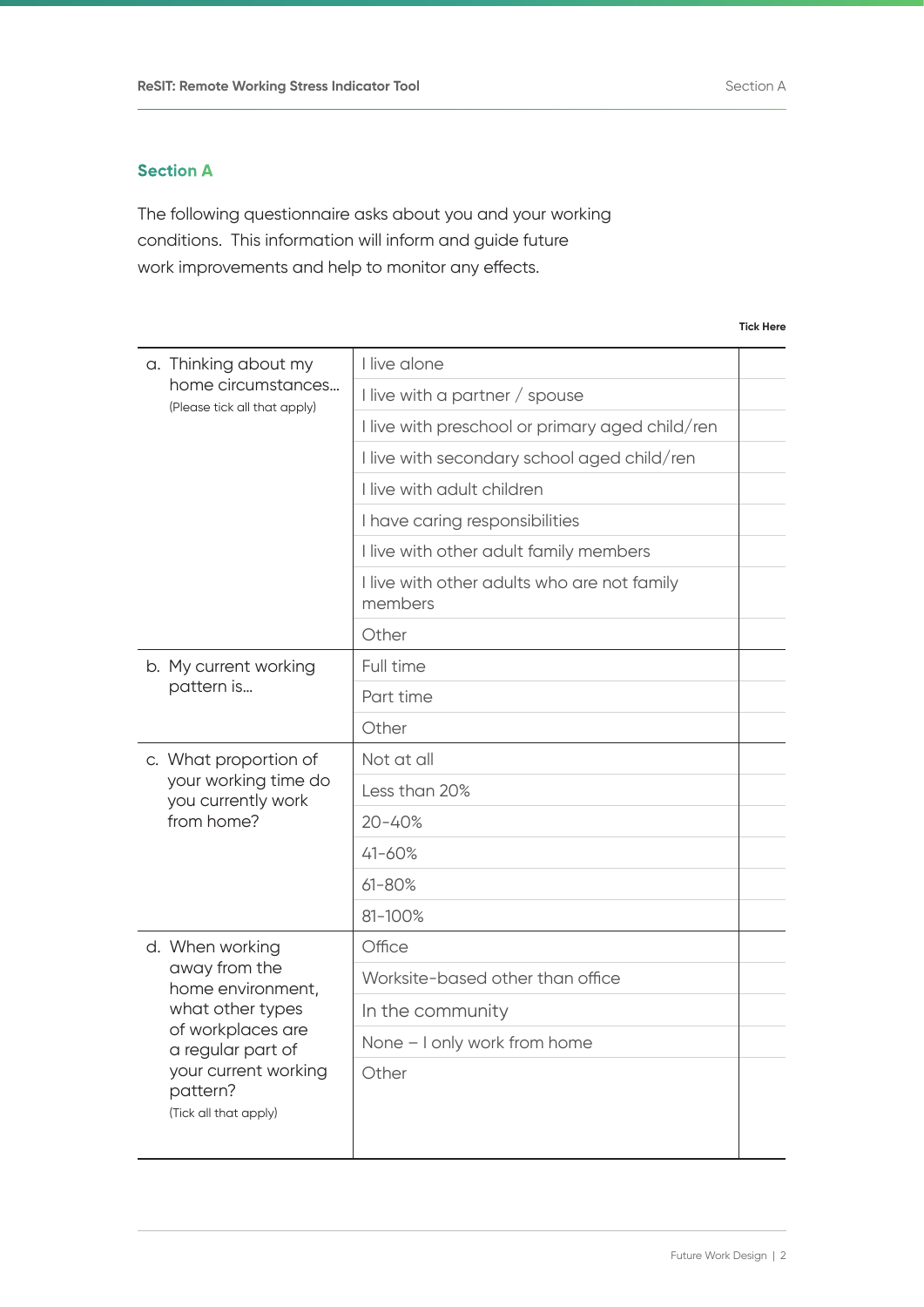## **Section B**

The following questions ask you to think about your work generally, reflecting on recent months. Please read each statement and circle the response that best describes how you feel about your work.

## **Thinking about my work generally…**

| 1. I am clear what is expected of me at work           | <b>Never</b>           | Seldom          | <b>Sometimes</b>         | Often            | Always              |
|--------------------------------------------------------|------------------------|-----------------|--------------------------|------------------|---------------------|
|                                                        | $\vert$ 1              | $\vert$         | $\overline{3}$           | $\frac{1}{4}$    | $\Box$ <sub>5</sub> |
| 2. I can decide when to take a break                   | Never                  | Seldom          | <b>Sometimes</b>         | Often            | Always              |
|                                                        | $\vert \,\,\, \vert_1$ | $\Box$ 2        | $\perp$ 3                | $\Box$           | $\Box$ 5            |
| 3. Different groups at work demand things              | <b>Never</b>           | Seldom          | <b>Sometimes</b>         | Often            | Always              |
| from me that are hard to combine                       | $\Box$ 5               | $\frac{1}{4}$   | $\overline{3}$           | $\vert$ 2        | $\Box_1$            |
| 4. I know how to go about getting my job done          | Never                  | Seldom          | <b>Sometimes</b>         | Often            | Always              |
|                                                        | $\vert$ 1              | $\overline{2}$  | 3                        | $\overline{4}$   | $\Box$ <sub>5</sub> |
| 5. I am subject to personal harassment in              | Never                  | Seldom          | <b>Sometimes</b>         | Often            | Always              |
| the form of unkind words or behaviour                  | $\Box$ 5               | $\frac{1}{4}$   | $\overline{3}$           | $\mathsf{I}_{2}$ | $\vert$ 1           |
| 6. I have unachievable deadlines                       | <b>Never</b>           | Seldom          | <b>Sometimes</b>         | Often            | Always              |
|                                                        | $\perp$ 5              | ۱4              | 3                        | $\vert$ 2        | $\mathbf{u}_1$      |
| 7. If work gets difficult, my colleagues will help me  | <b>Never</b>           | Seldom          | <b>Sometimes</b>         | Often            | Always              |
|                                                        | $\vert$ 1              | $\overline{12}$ | $\overline{3}$           | $\perp$          | $\Box$ <sub>5</sub> |
| 8. I am given supportive feedback on the work I do     | <b>Never</b>           | Seldom          | <b>Sometimes</b>         | Often            | Always              |
|                                                        | $\vert$ 1              | $\mathsf{I}_2$  | 3                        | $\perp$          | $\Box$              |
| 9. I have to work very intensively                     | Never                  | Seldom          | <b>Sometimes</b>         | Often            | Always              |
|                                                        | $\frac{1}{5}$          | $\Delta$        | 3                        | $\vert$ 2        | $\vert$ 1           |
| 10. I have a say in my own work speed                  | <b>Never</b>           | Seldom          | <b>Sometimes</b>         | Often            | Always              |
|                                                        | $\mathbf{1}_{1}$       | 2               | 3                        | $\frac{1}{4}$    | $\Box$ <sub>5</sub> |
| 11. I am clear what my duties and responsibilities are | Never                  | Seldom          | <b>Sometimes</b>         | Often            | Always              |
|                                                        | $\vert$ 1              | 2               | $\overline{\mathcal{L}}$ | $\Delta$         | $\Box$ 5            |
| 12. I have to neglect some tasks                       | Never                  | Seldom          | <b>Sometimes</b>         | Often            | Always              |
| because I have too much to do                          | $\Box$ 5               | LΔ              | 3                        | $\perp$          | $\vert$ 1           |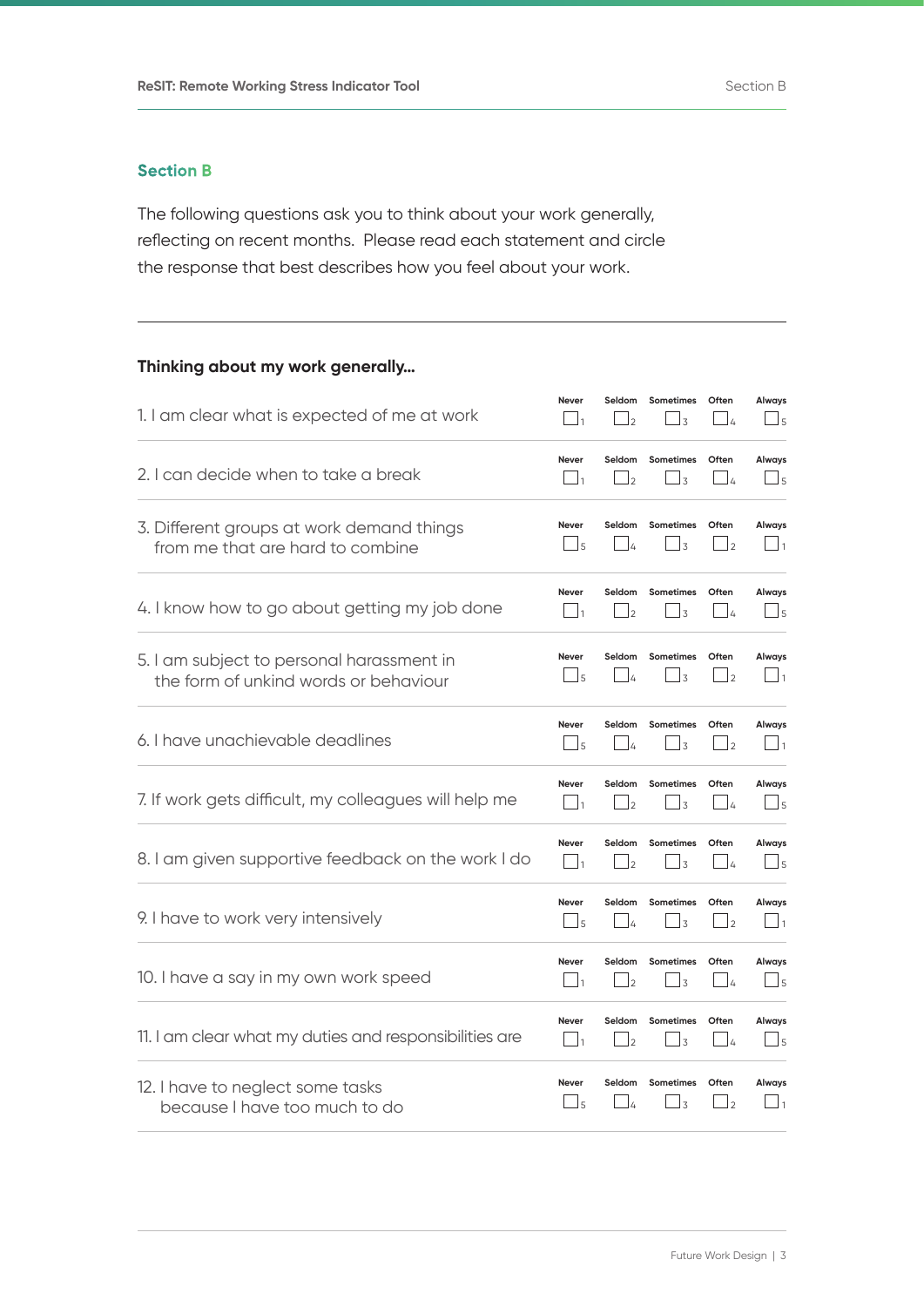# **Thinking about my work generally (cont)…**

| 13. I am clear about the goals and                | Never               | Seldom         | <b>Sometimes</b> | Often           | Always              |
|---------------------------------------------------|---------------------|----------------|------------------|-----------------|---------------------|
| objectives for my department                      | $\vert$ 1           | $\overline{z}$ | $\overline{3}$   | $\overline{A}$  | $\Box$              |
| 14. There is friction or anger between colleagues | Never               | Seldom         | <b>Sometimes</b> | Often           | Always              |
|                                                   | $\Box$ <sub>5</sub> | l 4            | $\overline{3}$   | $\overline{12}$ | $\Box$ 1            |
| 15. I have a choice in deciding how I do my work  | <b>Never</b>        | Seldom         | <b>Sometimes</b> | Often           | Always              |
|                                                   | $\vert$ 1           | $\overline{2}$ | $\overline{3}$   | 14              | $\Box$ 5            |
| 16. I am unable to take sufficient breaks         | Never               | Seldom         | <b>Sometimes</b> | Often           | Always              |
|                                                   | $\vert$ 5           | $\overline{a}$ | $\overline{3}$   | $\vert$ 2       | $\vert$ 1           |
| 17. I understand how my work fits into the        | <b>Never</b>        | Seldom         | <b>Sometimes</b> | Often           | Always              |
| overall aim of the organisation                   | $\vert$ 1           | l2             | $\overline{3}$   | $\frac{1}{4}$   | $\Box$ <sub>5</sub> |
| 18. I am pressured to work long hours             | Never               | Seldom         | <b>Sometimes</b> | Often           | Always              |
|                                                   | $\Box$              | ۱4             | $\overline{3}$   | $\vert$ 2       | $\mathbf{\perp}$ 1  |
| 19. I have a choice in deciding what I do at work | <b>Never</b>        | Seldom         | <b>Sometimes</b> | Often           | Always              |
|                                                   | $\Box$              | l2             | $\overline{3}$   | $\perp$         | $\Box$ <sub>5</sub> |
| 20. I have to work very fast                      | <b>Never</b>        | Seldom         | <b>Sometimes</b> | Often           | Always              |
|                                                   | $\Box$ <sub>5</sub> | $\overline{a}$ | 3                | $\mathsf{I}_2$  | $\mathbf{I}_1$      |
| 21. I am subject to bullying at work              | Never               | Seldom         | <b>Sometimes</b> | Often           | Always              |
|                                                   | $\frac{1}{5}$       | ۱4             | $\overline{3}$   | $\vert$ 2       | $\vert$ 1           |
| 22. I have unrealistic time pressures             | <b>Never</b>        | Seldom         | <b>Sometimes</b> | Often           | Always              |
|                                                   | $\Box$ 5            | $\overline{4}$ | J3               | $\mathsf{I}_2$  | $\Box$ 1            |
| 23. I can rely on my line manager to help me      | <b>Never</b>        | Seldom         | <b>Sometimes</b> | Often           | Always              |
| out with a work problem                           | $\Box$ 1            | $\overline{2}$ | $\overline{3}$   | $\perp$         | $\Box$ 5            |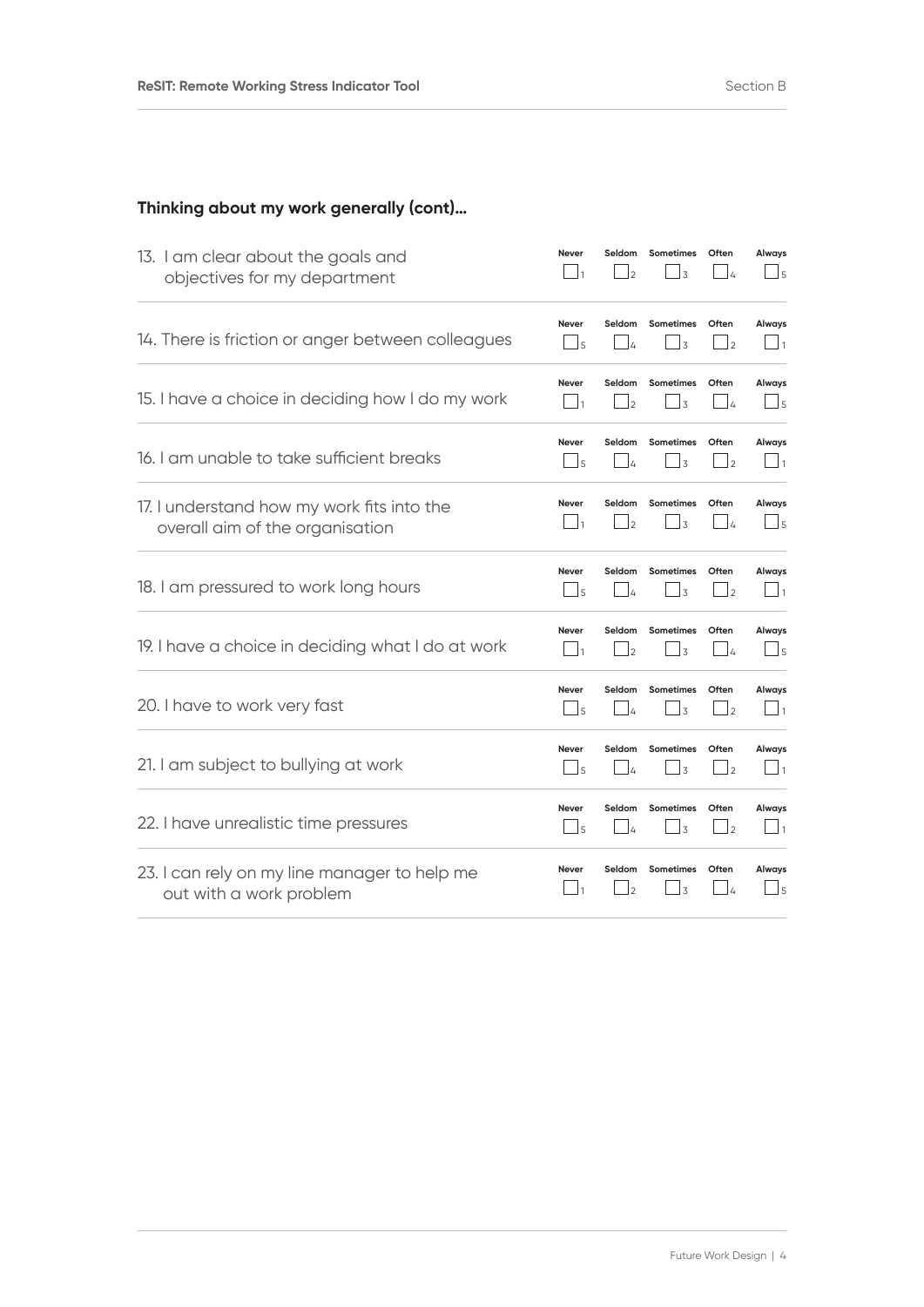# **Thinking about my work generally (cont)…**

| 24. I get help and support I need from colleagues                                            | Strongly<br><b>Disagree</b>                   | <b>Disagree</b><br>$\mathbf{1}_{2}$ | Neutral<br>$\perp$ 3                      | Agree<br>$\perp$                    | Strongly<br>Agree<br>$\perp$ 5                         |
|----------------------------------------------------------------------------------------------|-----------------------------------------------|-------------------------------------|-------------------------------------------|-------------------------------------|--------------------------------------------------------|
| 25. I have some say over the way I work                                                      | Strongly<br><b>Disagree</b>                   | Disagree<br>$\vert$ <sub>2</sub>    | Neutral<br>$\overline{3}$                 | Agree<br>$-4$                       | Strongly<br>Agree<br>$\Box$                            |
| 26. I have sufficient opportunities to question<br>managers about change at work             | Strongly<br><b>Disagree</b><br>$\vert$ 1      | <b>Disagree</b><br>$\frac{1}{2}$    | Neutral<br>$\frac{1}{3}$                  | Agree<br>$\frac{1}{4}$              | Strongly<br>Agree<br>$\sqcup$ 5                        |
| 27. I receive the respect at work I deserve from my<br>colleagues                            | Strongly<br><b>Disagree</b><br>$\perp$        | <b>Disagree</b><br>$\vert$ 2        | <b>Neutral</b><br>$\frac{1}{3}$           | Agree<br>$\frac{1}{4}$              | Strongly<br>Agree<br>$\perp$ 5                         |
| 28. Staff are always consulted about change at work                                          | Strongly<br><b>Disagree</b><br>$\overline{1}$ | <b>Disagree</b><br>$\overline{2}$   | Neutral<br>$\frac{1}{3}$                  | Agree<br>$\Delta$                   | Strongly<br>Agree<br>15                                |
| 29. I can talk to my line manager about something<br>that has upset or annoyed me about work | Strongly<br><b>Disagree</b>                   | <b>Disagree</b><br>$\vert$ 2        | Neutral<br>$\frac{1}{3}$                  | Agree<br>$\frac{1}{4}$              | Strongly<br>Agree<br>$\mathsf{J}_5$                    |
| 30. My working time can be flexible                                                          | Strongly<br><b>Disagree</b><br>$\overline{1}$ | Disagree<br>$\vert$ 2               | <b>Neutral</b><br>$\overline{\mathsf{1}}$ | Agree<br>$\Box$                     | Strongly<br>Agree<br>$\perp$ 5                         |
| 31. My colleagues are willing to listen to my<br>work-related problems                       | Strongly<br><b>Disagree</b>                   | <b>Disagree</b><br>$\mathbf{z}$     | Neutral<br>$\perp$ 3                      | Agree<br>$\frac{1}{4}$              | Strongly<br>Agree<br>J5                                |
| 32. When changes are made at work, I am clear<br>how they will work out in practice          | Strongly<br><b>Disagree</b>                   | <b>Disagree</b><br>$\mathsf{I}_2$   | Neutral<br>$\overline{\phantom{a}}$ 3     | Agree<br>$\overline{\phantom{0}}$ 4 | Strongly<br>Agree<br>$\sqcup$ 5                        |
| 33. I am supported through emotionally<br>demanding work                                     | Strongly<br><b>Disagree</b><br>$\mathsf{L}$   | <b>Disagree</b><br>$\mathsf{I}_2$   | <b>Neutral</b><br>J3                      | Agree<br>$\frac{1}{4}$              | Strongly<br>Agree<br>J5                                |
| 34. Relationships at work are strained                                                       | Strongly<br><b>Disagree</b><br>l 5            | <b>Disagree</b><br>$\frac{1}{4}$    | <b>Neutral</b><br>$\frac{1}{3}$           | Agree<br>$\vert$ <sub>2</sub>       | Strongly<br>Agree<br>$\vert$ 1                         |
| 35. My line manager encourages me at work                                                    | Strongly<br><b>Disagree</b><br>」1             | <b>Disagree</b><br>J2               | Neutral<br>$\perp$ 3                      | Agree<br>$\perp$                    | Strongly<br>Agree<br>$\mathsf{\overline{\mathsf{1}}5}$ |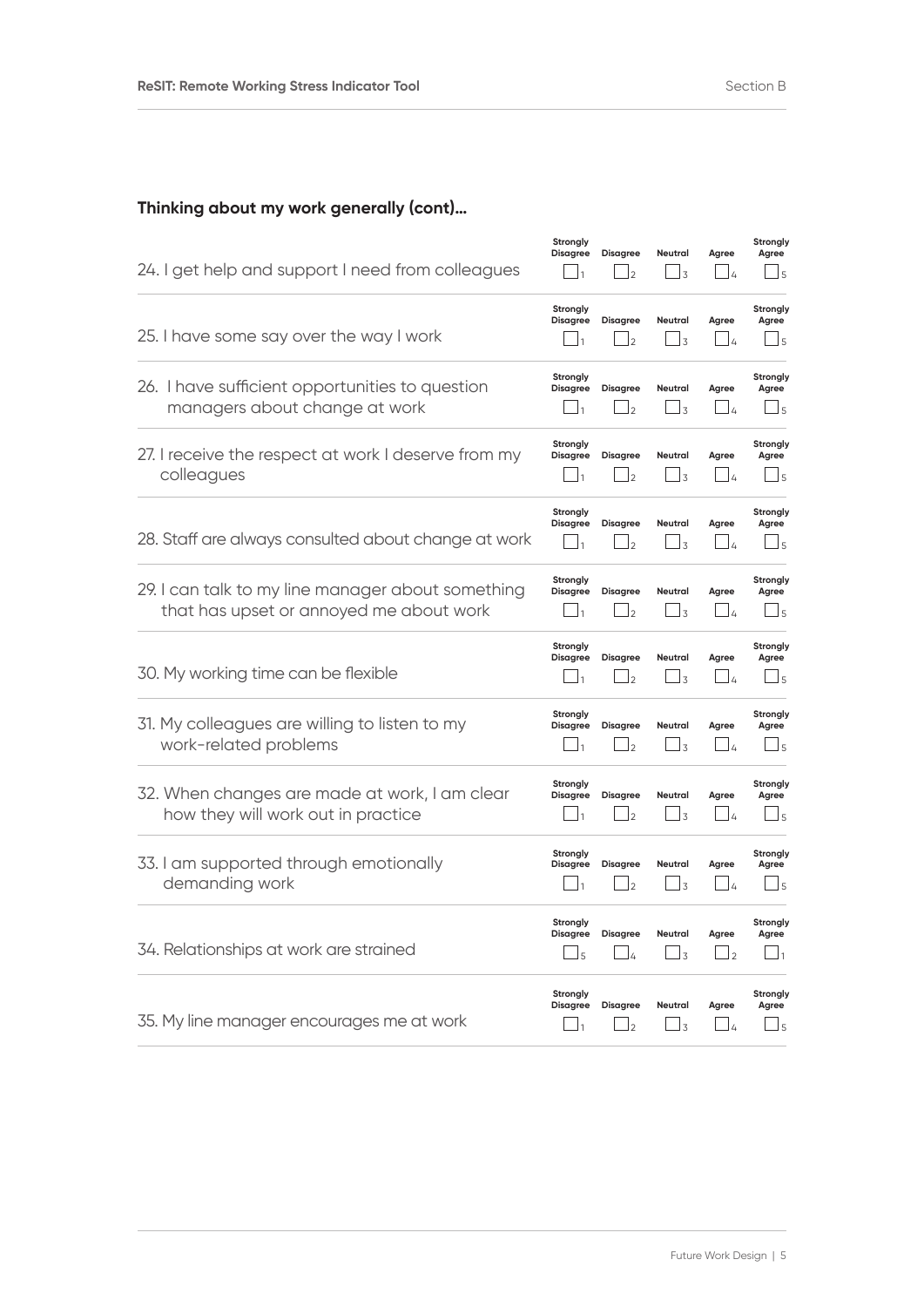### **Section C**

The following questions ask you to think about your remote working experiences, reflecting on recent months. This could include working from home or working away from the office and it may be the case that you work in a hybrid way; in this section we are asking you to **reflect specifically on the remote elements of your work**. Please read each statement and circle the response that best describes how you feel about your remote working experiences.

#### **Thinking specifically about my remote working experiences…**

| 36. When working remotely, I feel the need to be<br>constantly available              | Strongly<br><b>Disagree</b><br>J 5            | <b>Disagree</b><br>$\overline{4}$ | Neutral<br>J3                   | Agree<br>$\overline{2}$             | Strongly<br>Agree<br>$\frac{1}{1}$              |
|---------------------------------------------------------------------------------------|-----------------------------------------------|-----------------------------------|---------------------------------|-------------------------------------|-------------------------------------------------|
| 37. I have a choice in deciding the extent to<br>which I work remotely                | Strongly<br><b>Disagree</b><br>$\mathbf{1}$   | <b>Disagree</b><br>$\overline{2}$ | Neutral<br>$\perp$ 3            | Agree<br>⊥ /∡                       | Strongly<br>Agree<br>$\perp$                    |
| 38. I have sufficient remote interaction with<br>colleagues to feel part of the team* | Strongly<br><b>Disagree</b><br>$\mathbf{1}$   | <b>Disagree</b><br>$\overline{2}$ | Neutral<br>$\Box$ 3             | Agree<br>l 4                        | Strongly<br>Agree<br>$\Box$                     |
| 39. My line manager makes time for regular one-<br>to-one interactions with me        | Strongly<br><b>Disagree</b><br>$\overline{1}$ | <b>Disagree</b><br>$\overline{2}$ | <b>Neutral</b><br>$\perp$ 3     | Agree<br>l 4                        | Strongly<br>Agree<br>$\mathsf{J}5$              |
| 40. Working remotely gives me more freedom of<br>choice                               | Strongly<br><b>Disagree</b><br>$\overline{1}$ | <b>Disagree</b><br>$\overline{2}$ | Neutral<br>_l 3                 | Agree<br>$\overline{4}$             | Strongly<br>Agree<br>J 5                        |
| 41. I feel connected to change decision-makers<br>when working remotely               | Strongly<br><b>Disagree</b><br>$\vert$ 1      | <b>Disagree</b><br>$\overline{2}$ | <b>Neutral</b><br>$\frac{1}{3}$ | Agree<br>$\frac{1}{4}$              | Strongly<br>Agree<br>$\overline{\phantom{0}}$ 5 |
| 42. Working remotely feels monotonous                                                 | Strongly<br><b>Disagree</b><br>$\mathsf{J}_5$ | <b>Disagree</b><br>$\overline{4}$ | Neutral<br>$\frac{1}{3}$        | Agree<br>$\sqcup$ <sub>2</sub>      | Strongly<br>Agree<br>$\mathbf{1}$               |
| 43. I have control over my schedule when working<br>remotely                          | Strongly<br><b>Disagree</b><br>$\mathbf{1}$   | <b>Disagree</b><br>$\overline{2}$ | <b>Neutral</b><br>$\frac{1}{3}$ | Agree<br>$\frac{1}{4}$              | Strongly<br>Agree<br>$\perp$ 5                  |
| 44. Our team is able to effectively respond to<br>changes when working remotely       | Strongly<br><b>Disagree</b><br>$\mathbf{1}$   | <b>Disagree</b><br>$\overline{2}$ | Neutral<br><u>J</u> 3           | Agree<br>$\overline{\phantom{0}}$ 4 | Strongly<br>Agree<br>$\sqcup$ 5                 |
| 45. My line manager facilitates positive remote<br>team interaction                   | Strongly<br><b>Disagree</b><br>$\mathbf{1}$   | <b>Disagree</b><br>$\overline{2}$ | <b>Neutral</b><br>$\perp$ 3     | Agree<br>$\frac{1}{4}$              | Strongly<br>Agree<br>$\overline{\phantom{0}}$ 5 |
| 46. I am concerned about being closely<br>monitored when working remotely             | Strongly<br><b>Disagree</b><br>J5             | <b>Disagree</b><br>$\overline{4}$ | Neutral<br>$\sqcup$ 3           | Agree<br>$\overline{2}$             | Strongly<br>Agree<br>$\Box$                     |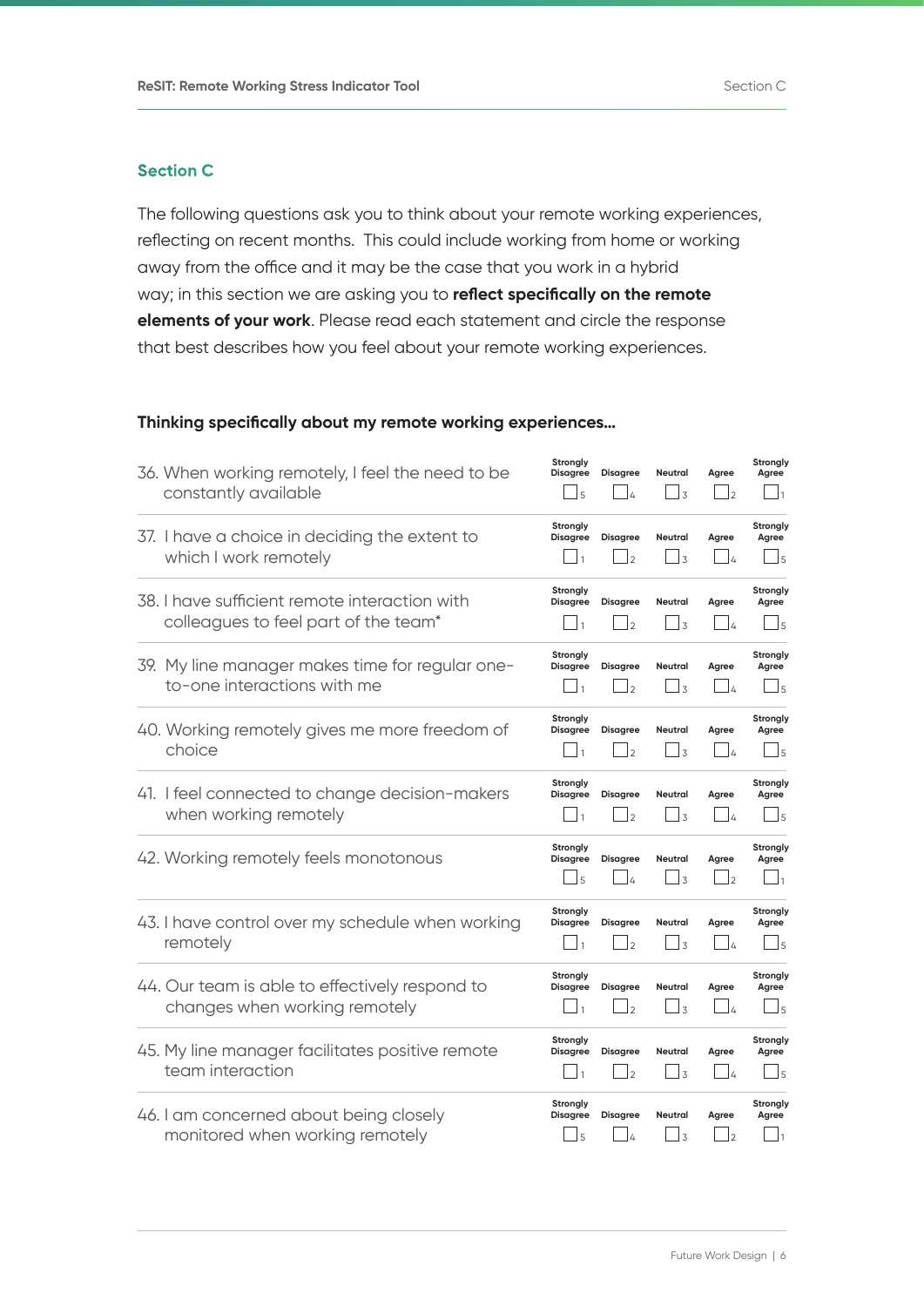| 47. Conflict with colleagues is more difficult to<br>resolve when working remotely                            | Strongly<br><b>Disagree</b><br>J5               | <b>Disagree</b><br>$\perp$        | Neutral<br>_l 3                       | Agree<br>$\perp$        | Strongly<br>Agree<br>$\Box$ 1                 |
|---------------------------------------------------------------------------------------------------------------|-------------------------------------------------|-----------------------------------|---------------------------------------|-------------------------|-----------------------------------------------|
| 48. The distinction between my home and work is<br>clear                                                      | Strongly<br><b>Disagree</b>                     | <b>Disagree</b><br>$\overline{2}$ | Neutral<br>$\frac{1}{3}$              | Agree<br>$\frac{1}{4}$  | Strongly<br>Agree<br>$\Box$ <sub>5</sub>      |
| 49. I find it difficult to keep up with the volume of<br>digital communication                                | Strongly<br><b>Disagree</b><br>$\Box$ 5         | <b>Disagree</b><br>$\overline{a}$ | Neutral<br>$\Box$ 3                   | Agree<br>$\vert$        | Strongly<br>Agree<br>$\vert$ 1                |
| 50. I feel trusted by my line manager to make good<br>decisions about my remote working practices             | Strongly<br><b>Disagree</b><br>$\vert$ 1        | <b>Disagree</b><br>$\overline{2}$ | Neutral<br>$\perp$ 3                  | Agree<br>$\frac{1}{4}$  | Strongly<br>Agree<br>$\Box$ 5                 |
| 51. I have a healthy work station at home                                                                     | Strongly<br><b>Disagree</b><br>$\mathbf{1}_{1}$ | <b>Disagree</b><br>$\mathsf{I}_2$ | Neutral<br>$\Box$ 3                   | Agree<br>$\Box$         | Strongly<br>Agree<br>$\perp$                  |
| 52. My line manager models healthy remote<br>working behaviours                                               | Strongly<br><b>Disagree</b>                     | <b>Disagree</b><br>$\overline{2}$ | Neutral<br>$\perp$ 3                  | Agree<br>l 4            | Strongly<br>Agree<br>$\Box$ <sub>5</sub>      |
| 53. I find it difficult to maintain healthy limits on<br>my work hours when working remotely                  | Strongly<br><b>Disagree</b><br>J5               | <b>Disagree</b><br>$\frac{1}{4}$  | Neutral<br>$\perp$ 3                  | Agree<br>$\perp$        | Strongly<br>Agree<br>$\mathbf{u}_1$           |
| 54. I have sufficient interaction with colleagues to<br>effectively deliver my work remotely                  | Strongly<br><b>Disagree</b><br>$\Box$ 1         | <b>Disagree</b><br>$\overline{2}$ | <b>Neutral</b><br>$\Box$ 3            | Agree<br>$\frac{1}{4}$  | Strongly<br>Agree<br>$\Box$ 5                 |
| 55. My line manager encourages me to look after<br>my wellbeing when I am working remotely                    | Strongly<br><b>Disagree</b>                     | <b>Disagree</b><br>$\overline{2}$ | Neutral<br>_l 3                       | Agree<br>14             | Strongly<br>Agree<br>$\mathsf{\underline{J}}$ |
| 56. I can effectively manage the balance between<br>home and work                                             | Strongly<br><b>Disagree</b><br>$\Box$ 1         | <b>Disagree</b><br>$\overline{2}$ | Neutral<br>$\Box$ 3                   | Agree<br>$\frac{1}{4}$  | Strongly<br>Agree<br>$\Box$ <sub>5</sub>      |
| 57. My workload feels more intense when I am<br>working remotely                                              | Strongly<br><b>Disagree</b><br>5                | <b>Disagree</b><br>$\Delta$       | Neutral<br>$\perp$ 3                  | Agree<br>$\mathsf{I}_2$ | Strongly<br>Agree<br>-11                      |
| 58. My team are compassionate about my individual<br>circumstances                                            | Strongly<br><b>Disagree</b>                     | <b>Disagree</b><br>$\overline{2}$ | Neutral<br>$\overline{\phantom{0}}$ 3 | Agree<br>$\frac{1}{4}$  | Strongly<br>Agree<br>$\sqcup$ 5               |
| 59. I feel that my line manager recognises the<br>work I do remotely                                          | Strongly<br><b>Disagree</b>                     | <b>Disagree</b><br>$\overline{2}$ | Neutral<br>$\mathsf{\underline{J}}$   | Agree<br>$\perp$        | Strongly<br>Agree<br>$\sqcup$ 5               |
| 60. Remote interaction with colleagues is effective<br>in supporting me through emotionally difficult<br>work | Strongly<br><b>Disagree</b>                     | <b>Disagree</b><br>$\Box$ 2       | Neutral<br>$\perp$ 3                  | Agree<br>$\frac{1}{4}$  | Strongly<br>Agree<br>_l 5                     |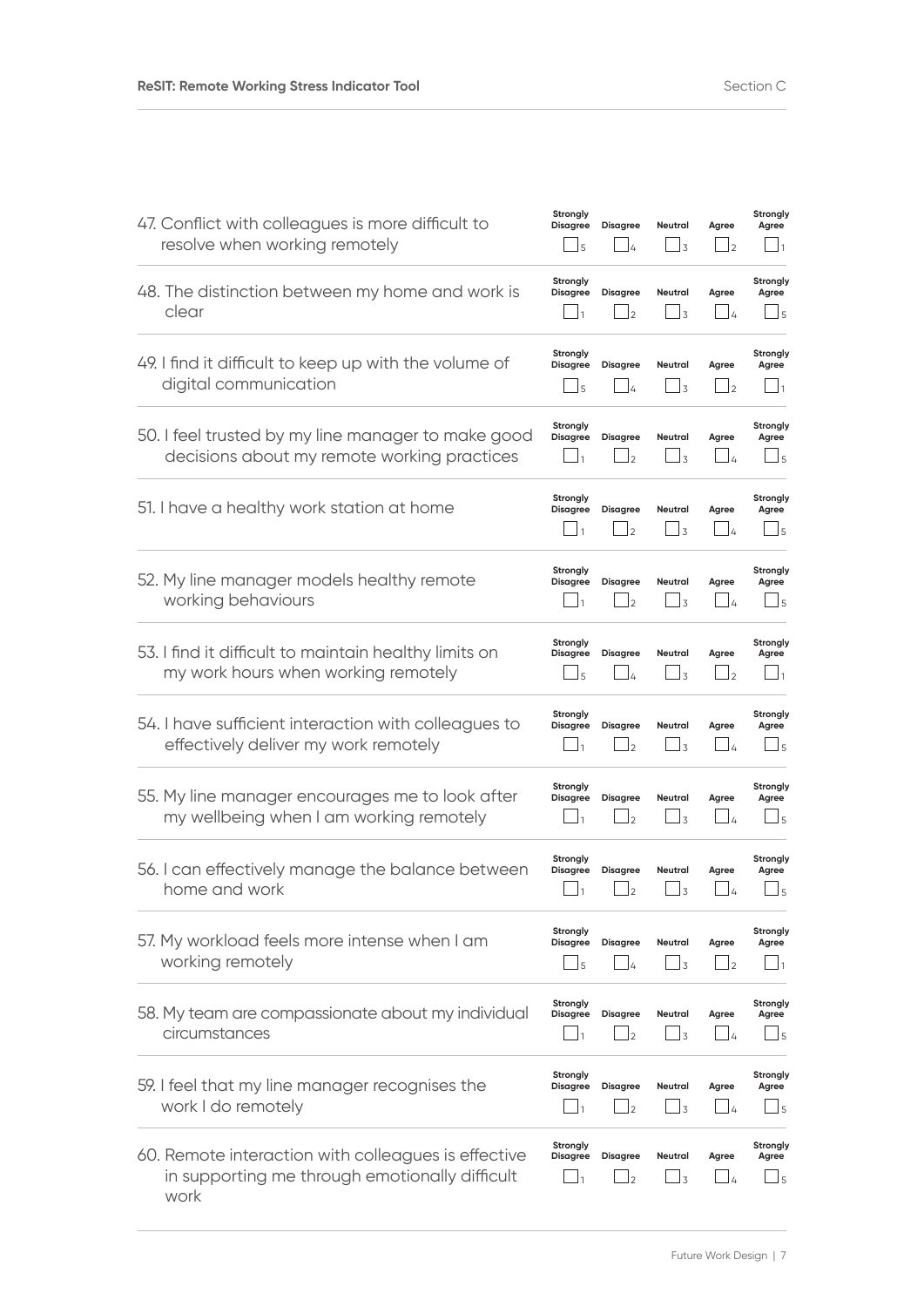| 61. Changes that affect my remote working are<br>well thought-out                             | Never                    | Seldom<br>$\overline{2}$ | <b>Sometimes</b><br>$\overline{\mathbf{z}}$ | Often | Always<br>$\frac{1}{5}$       |
|-----------------------------------------------------------------------------------------------|--------------------------|--------------------------|---------------------------------------------|-------|-------------------------------|
| 62. Lexperience friction and frustration in my<br>remote working relationships                | <b>Never</b><br>$\Box$ 5 | Seldom                   | Sometimes                                   | Often | Always<br>$\mathbf{1}_{1}$    |
| 63. Systems are put in place to support effective<br>remote delivery during periods of change | <b>Never</b>             | Seldom<br>$\vert$        | <b>Sometimes</b><br>$\overline{\mathbf{z}}$ | Often | Always<br>$\Box$ <sub>5</sub> |
| 64. My line manager tries to create fairness in the<br>remote team                            | <b>Never</b>             | Seldom<br>$\mathsf{L}$   | Sometimes<br>$\overline{\mathbf{z}}$        | Often | Always<br>- 15                |
| 65. When I am working remotely, changes that<br>affect me are well communicated               | <b>Never</b>             | Seldom<br>$\mathcal{L}$  | <b>Sometimes</b><br>$\overline{\mathbf{z}}$ | Often | Always<br>$\frac{1}{5}$       |

**\*Team** refers to the group of colleagues you **most closely align with**. This can be a group of peers, or a team you manage.

Copyright Notice (not to be removed): **Copyright © University of Hull 2022**. Developed by University of Hull in collaboration with East Riding of Yorkshire Council, Hull City Council, North Lincolnshire Council, North East Lincolnshire Council and the Ministry for Housing, Communities and Local Government. This document also contains questions from the Health & Safety Executive's Management Standards Indicator Tool (HSE, 2004).